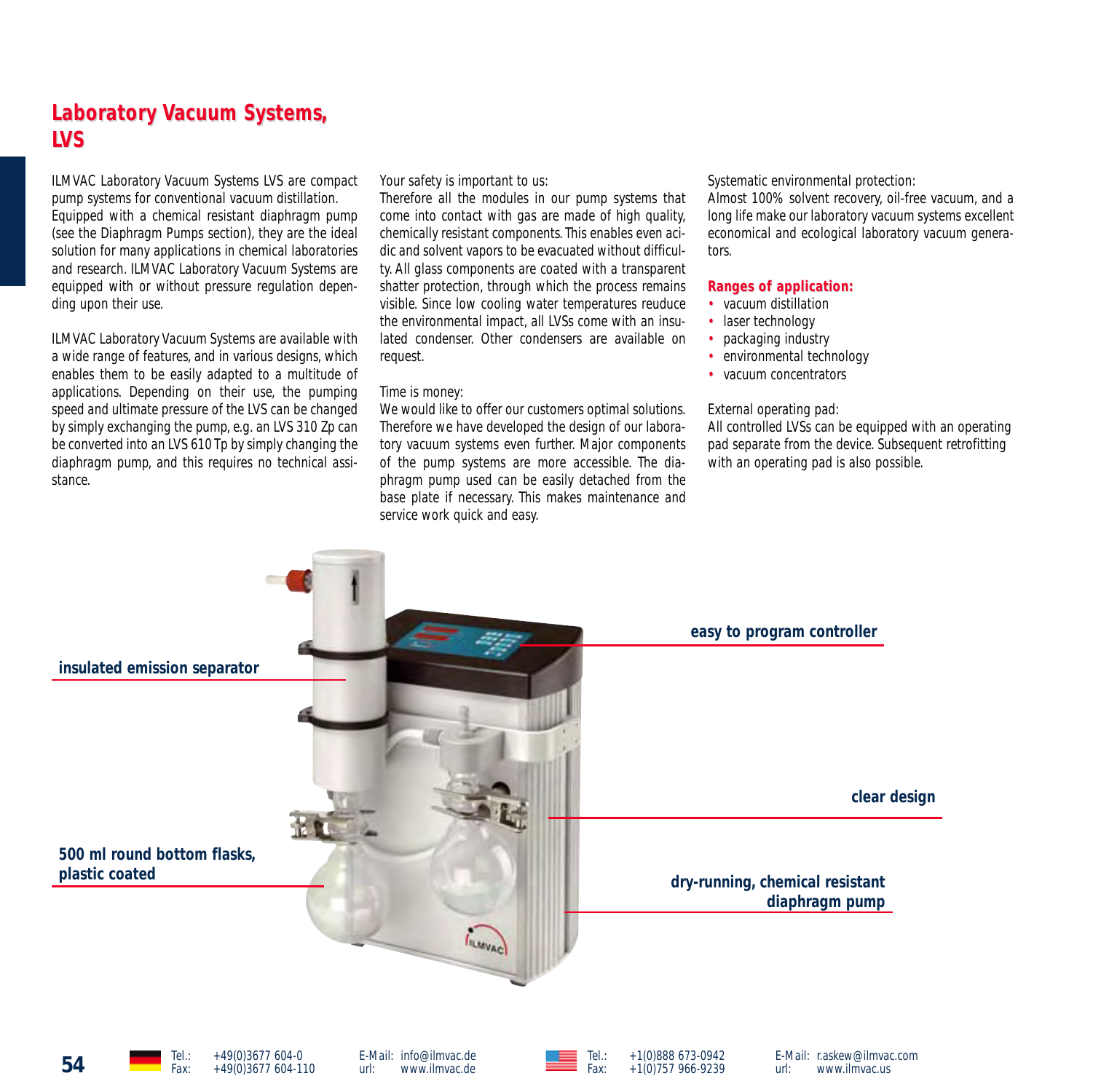

#### **Special characteristics**

- dry-running, chemical resistant diaphragm vacuum pump system
- compact design, all essential components are installed onto the pump carrier
- quick and easy maintenance ensured by the good accessibility of the diaphragm pump
- practical, preconfigured pump types
- user-friendly operation
- low vibration
- almost 100% solvent recovery

**modular design: therefore most flexible configuration by simply exchanging the pump**





Laboratory Vacuum Systems LVS standard Ultimate Pressure 8 or 2 mbar page 56 - 61

**For accessories see page 131 - 139**

Laboratory Vacuum Systems LVS economic Ultimate Pressure 8 or 2 mbar page 62 - 63

Laboratory Vacuum Systems LVS ecoflex Ultimate Pressure 8 or 2 mbar page 64 - 65

Distillation Systems ilmdest and ilmdest + and Hold Back Pump HBP 101 page 66 - 69

Cascade Diaphragm Pump Systems MPKC univac page 70 - 71

#### **external operating pad**



E-Mail: info@ilmvac.co.uk<br>url: www.ilmvac.co.uk url: www.ilmvac.co.uk



E-Mail: sales@ilmvac.com.cn<br>url: www.ilmvac.com.cn www.ilmvac.com.cn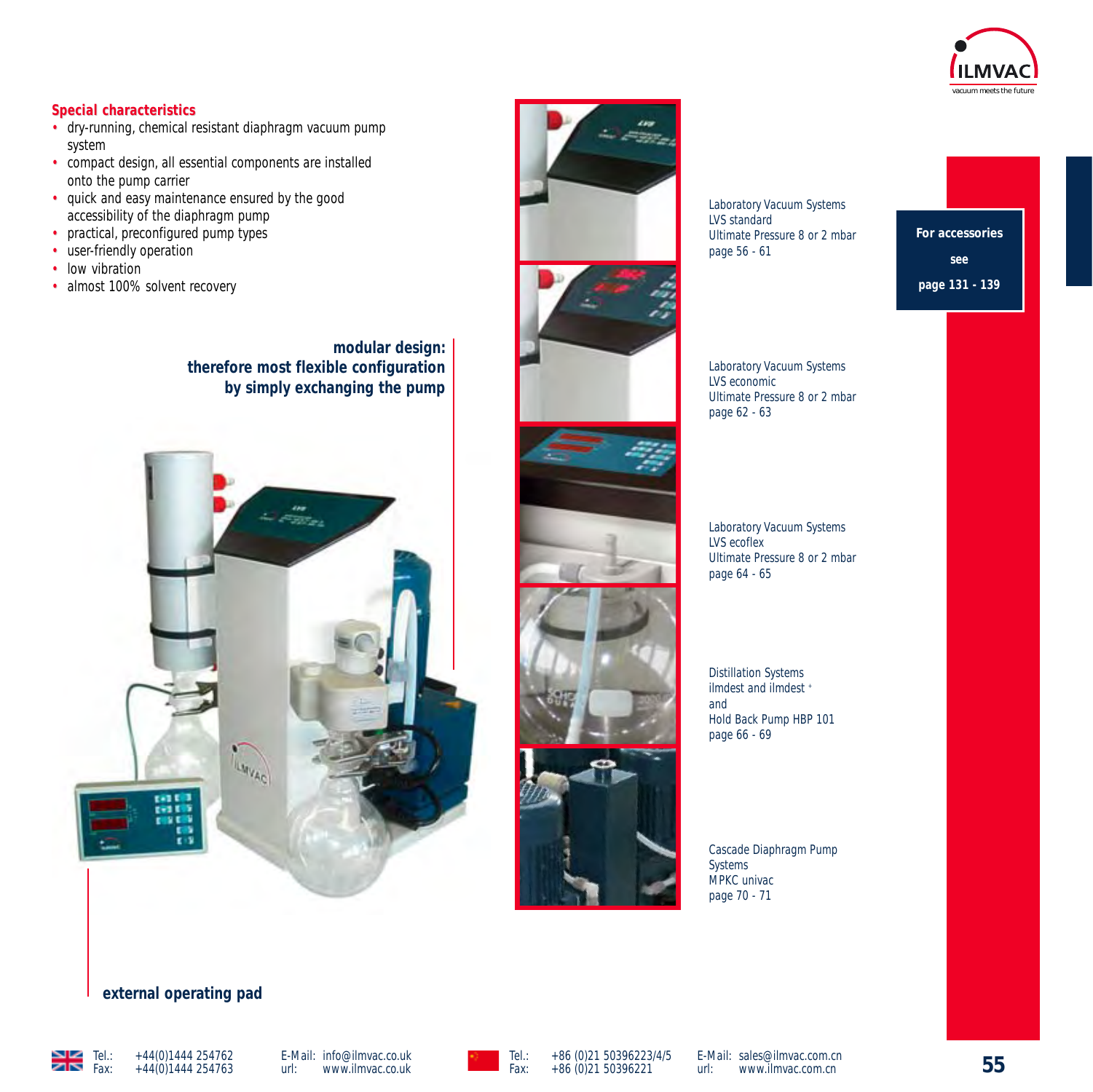## **Laboratory Vacuum Systems LVS standard Ultimate Pressure 8 or 2 mbar**

ILMVAC Laboratory Vacuum Systems are equipped with or without pressure regulation depending upon their use. The pressure regulation is implemented in the standard version by a chemical-resistant solenoid valve. The operation of the controller has been intentionally simplified, and it is easy to learn. Visualization and settings can be made from a PC.

# **Laboratory Vacuum Systems LVS standard for One Unregulated Connection**

This laboratory vacuum systems have a modular design.

#### Scope of delivery:

- chemically resistant diaphragm pump with gas ballast valve
- suction-side separator with round-bottom flask 500 ml
- pressure-side separator with round-bottom flask 500 ml
- assembled and wired ready for connection
- one unregulated connection
- suction connection DN 8 for hose inner diameter 8 mm

## **Technical F echnical Features**

| Type         | Ult. pressure total<br><b>DIN 28432</b> | Pumping speed 50/60 Hz |              | Dim. (W/D/H) | Weight |
|--------------|-----------------------------------------|------------------------|--------------|--------------|--------|
|              | mbar                                    | $m^3/h$                | <i>V</i> min | mm           | kg     |
| LVS 300 Zp   | - 8                                     | 2.3/2.5                | 38/42        | 360/310/395  | 16.1   |
| LVS $600$ Tp | < 2                                     | 4.5/4.9                | 75/82        | 360/310/395  | 23.2   |

## **Ordering Information**

| <b>Type</b>       |              | Mains supply<br>V / Hz                  | Mandatory accessories<br>Connection cable       | PU<br>pcs.             | Order-No.                               |
|-------------------|--------------|-----------------------------------------|-------------------------------------------------|------------------------|-----------------------------------------|
|                   |              |                                         |                                                 |                        |                                         |
| <b>LVS 300 Zp</b> |              | 230 / 50/60                             | ves                                             |                        | 113041                                  |
| <b>LVS 300 Zp</b> |              | 115 / 50/60                             | yes                                             |                        | 113041-03                               |
| <b>LVS 600 Tp</b> |              | 230 / 50/60                             | yes                                             |                        | 113051                                  |
| <b>LVS 600 Tp</b> |              | 115 / 50/60                             | yes                                             |                        | 113051-03                               |
| 56                | Tel:<br>Fax: | $+49(0)3677604-0$<br>+49(0)3677 604-110 | E-Mail: info@ilmvac.de<br>www.ilmvac.de<br>url: | $Tel$ :<br>ظهر<br>Fax: | $+1(0)888673-0942$<br>+1(0)757 966-9239 |



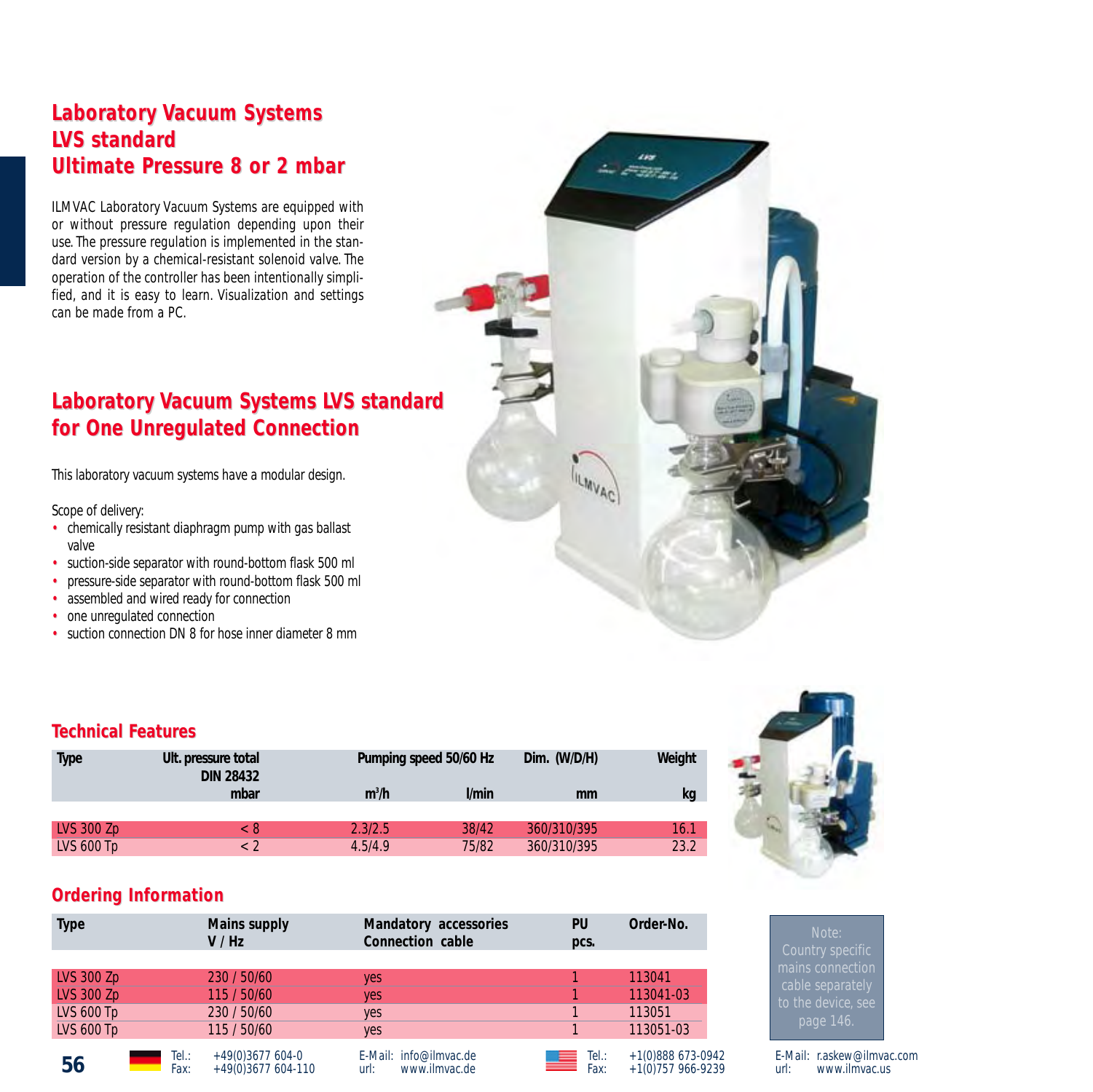

# **Laboratory Vacuum Systems LVS standard with One Unregulated Connection**

Economically and pollution free. These laboratory vacuum systems are additionally equipped with an insulated emission condenser apart from the configuration with chemically resistant diaphragm pump and separator.This condenser recovers solvents, which are collected in the separator. A contamination of laboratory air is excluded to a large extent by this configuration. These systems find a broad application everywhere, where vapors or gases must be evacuated economically and environmentally friendly.

Scope of delivery:

- chemically resistant diaphragm pump with gas ballast valve
- suction-side separator with round-bottomed flask 500 ml
- pressure-side insulated emission condenser with roundbottom flask 500 ml with safety valve
- one unregulated connection
- assembled and wired ready for connection
- suction connection DN 8 for hose inner diameter 8 mm



## **Technical F echnical Features**

| Type              | Ult. pressure total<br><b>DIN 28432</b> | Pumping speed 50/60 Hz |                    | Dim. (W/D/H) | Weight |
|-------------------|-----------------------------------------|------------------------|--------------------|--------------|--------|
|                   | mbar                                    | m <sup>3</sup> /h      | <i><u>Vmin</u></i> | mm           | kg     |
|                   |                                         |                        |                    |              |        |
| <b>LVS 101 Zp</b> | < 8                                     | 1.0/1.1                | 17/18              | 360/310/445  | 11.6   |
| <b>LVS 301 Zp</b> | $\langle 8 \rangle$                     | 2.3/2.5                | 38/42              | 360/310/445  | 16.3   |
| LVS 201 $Tp$      | $\lt 2$                                 | 1.8/2.0                | 30/33              | 360/310/445  | 15.0   |
| LVS 601 Tp        | $\lt 2$                                 | 4.5/4.9                | 75/82              | 360/310/445  | 23.5   |



## **Ordering Information**

| <b>Type</b>       | Mains supply<br>V/Hz | Mandatory accessories<br>Connection cable | PU<br>pcs. | Order-No. |
|-------------------|----------------------|-------------------------------------------|------------|-----------|
|                   |                      |                                           |            |           |
| LVS 101 Zp        | 230 / 50/60          | yes                                       |            | 113022    |
| <b>LVS 101 Zp</b> | 115 / 50/60          | yes                                       |            | 113022-03 |
| LVS 301 Zp        | 230 / 50/60          | yes                                       |            | 113042    |
| LVS 301 Zp        | 115 / 50/60          | yes                                       |            | 113042-03 |
| <b>LVS 201 Tp</b> | 230 / 50/60          | yes                                       |            | 113032    |
| <b>LVS 201 Tp</b> | 115 / 50/60          | yes                                       |            | 113032-03 |
| <b>LVS 601 Tp</b> | 230 / 50/60          | yes                                       |            | 113052    |
| <b>LVS 601 Tp</b> | 115 / 50/60          | yes                                       |            | 113052-03 |



to the device, see

 $\overline{\phantom{0}}$  Fax:  $+44(0)1444254763$ 

E-Mail: info@ilmvac.co.uk<br>url: www.ilmvac.co.uk url: www.ilmvac.co.uk

Tel.: +86 (0)21 50396223/4/5<br>Fax: +86 (0)21 50396221 Fax: +86 (0)21 50396221

**57** Tel.: +44(0)1444 254762 E-Mail: sales@ilmvac.com.cn<br>url: www.ilmvac.com.cn www.ilmvac.com.cn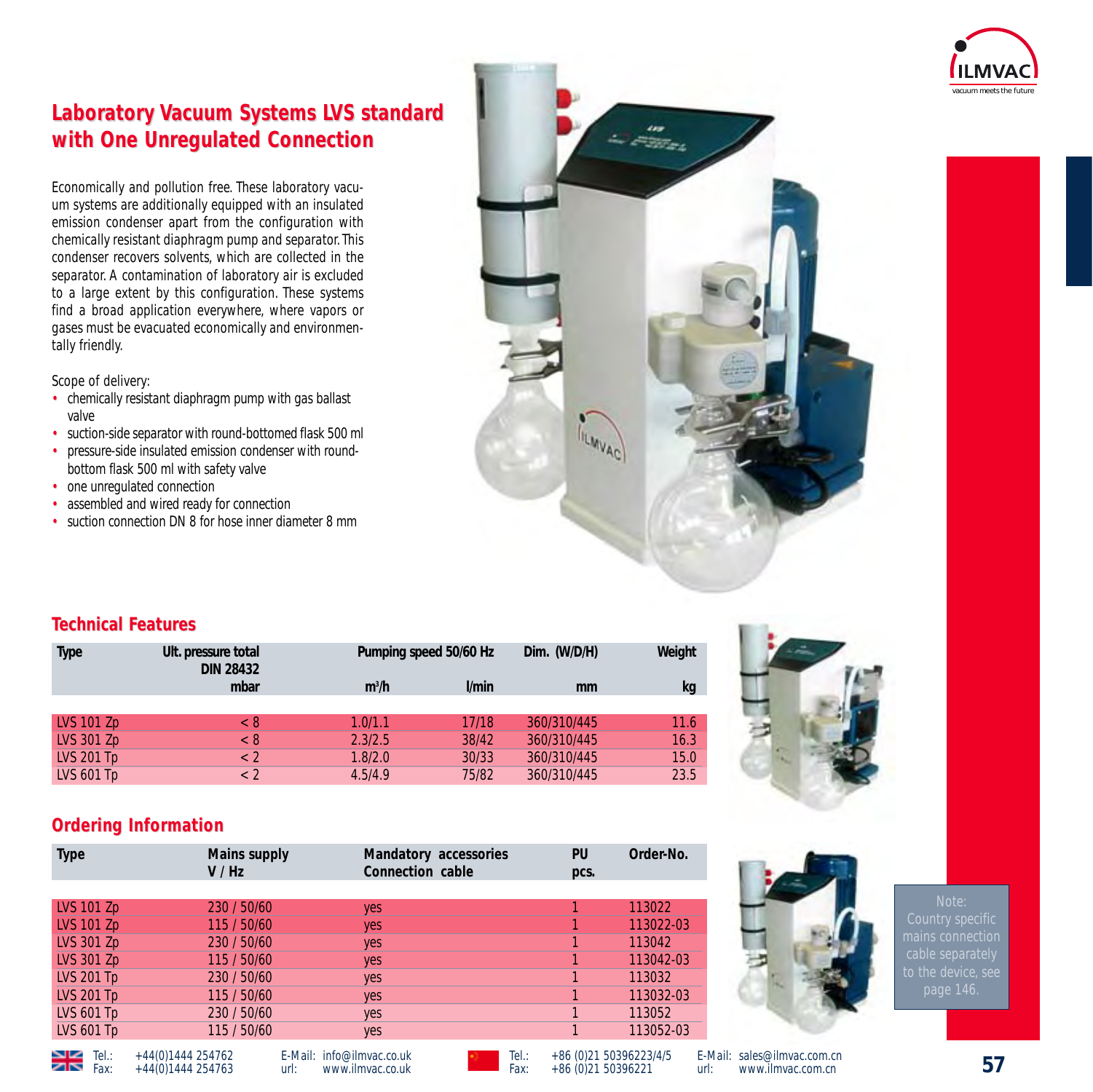# **Laboratory Vacuum Systems LVS standard for Two Unregulated Connections egulated Connections**

The two unregulated connections provide the systems to run two applications simultaneously. A suction side separator provides protection of the chemically resistant vacuum pump. The pressure-side insulated emission condenser provides environmentally friendly operation by recovering and collecting the solvent residues.

Scope of delivery:

- chemically resistant diaphragm pump with gas ballast valve
- suction-side separator with round-bottom flask 500 ml
- pressure-side insulated emission condenser with roundbottom flask 500 ml with safety valve
- two unregulated connections
- assembled and wired ready for connection
- suction connection DN 8 for hose inner diameter 8 mm



#### **Technical F echnical Features**

| <b>Type</b> | Ult. pressure total<br><b>DIN 28432</b> | Pumping speed 50/60 Hz                  | Dim. (W/D/H) | Weight |
|-------------|-----------------------------------------|-----------------------------------------|--------------|--------|
|             | mbar                                    | m <sup>3</sup> /h<br><i><u>Vmin</u></i> | mm           | kg     |
| LVS 302 Zp  | < 8                                     | 38/42<br>2.3/2.5                        | 360/310/445  | 16.3   |
| LVS 602 Tp  | < 2                                     | 75/82<br>4.5/4.9                        | 360/310/445  | 23.5   |



## **Ordering Information**

| <b>Type</b>                            |              | Mains supply<br>V / Hz                  | Mandatory accessories<br>Connection cable       | PU<br>pcs.        | Order-No.                                  |
|----------------------------------------|--------------|-----------------------------------------|-------------------------------------------------|-------------------|--------------------------------------------|
| LVS 302 Zp                             |              | 230 / 50/60                             | ves                                             |                   | 113043                                     |
| <b>LVS 302 Zp</b>                      |              | 115 / 50/60                             | yes                                             |                   | 113043-03                                  |
| <b>LVS 602 Tp</b><br><b>LVS 602 Tp</b> |              | 230 / 50/60<br>115 / 50/60              | yes<br>yes                                      |                   | 113053<br>113053-03                        |
| 58                                     | Tel:<br>Fax: | $+49(0)3677604-0$<br>+49(0)3677 604-110 | E-Mail: info@ilmvac.de<br>www.ilmvac.de<br>url: | Tel:<br>흘<br>Fax: | $+1(0)888673-0942$<br>$+1(0)$ 757 966-9239 |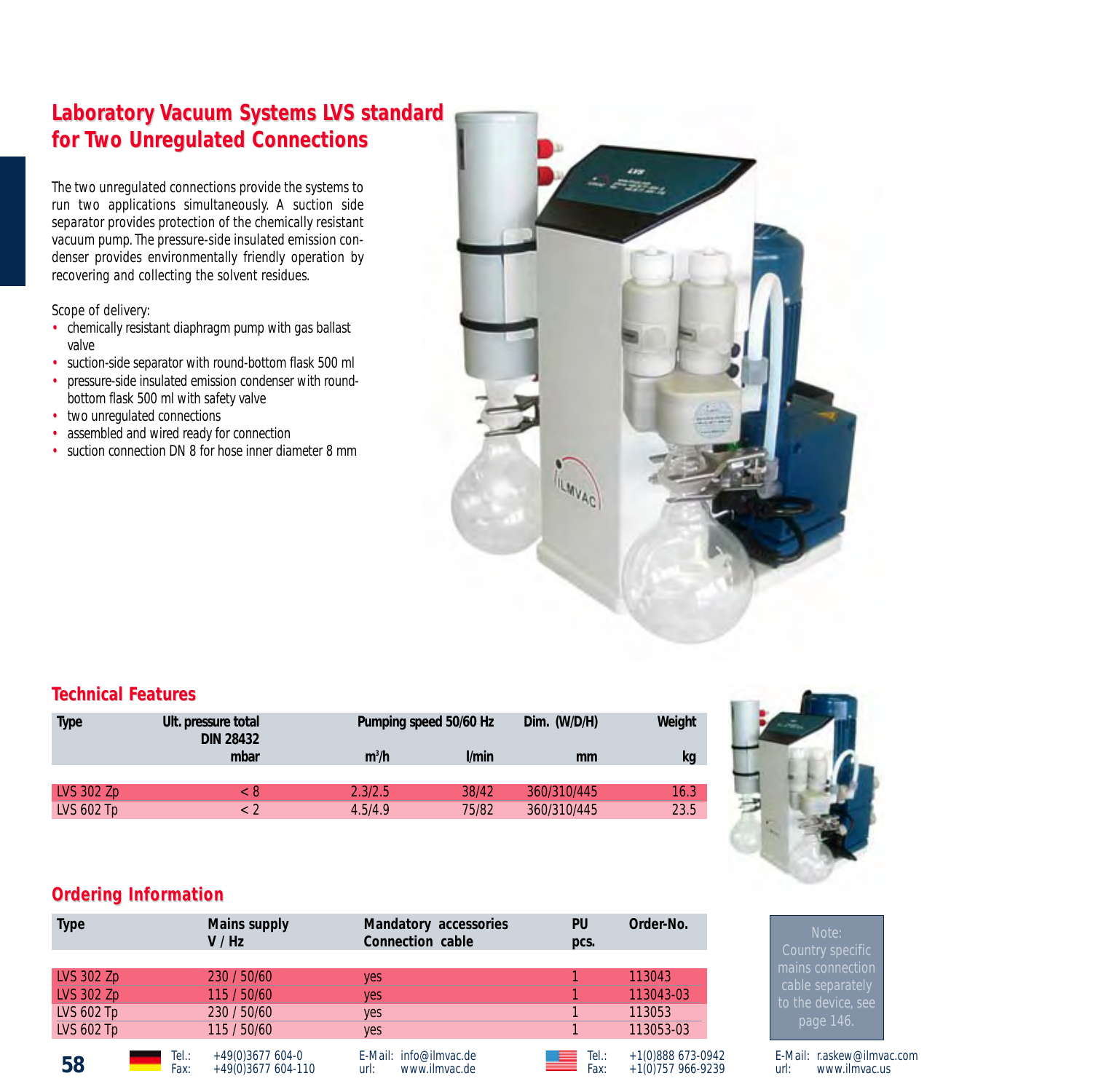

# **Laboratory Vacuum Systems LVS standard for One Regulated Connection for One Regulated Connection**

These laboratory vacuum systems provide precisely controlled vacuum processes. The system is equipped with a digital vacuum controller, which holds and controls the pressure within a set range. A suction-side separator protects the vacuum pump by holding back particles and drops of fluid. The pressure-side insulated emission condenser provides environmentally friendly operation by recovering and collecting the solvent residues.

Scope of delivery:

- chemically resistant diaphragm pump with gas ballast valve
- controller with sensor and venting valve
- suction-side separator with round-bottom flask 500 ml
- pressure-side insulated emission condenser with roundbottom flask 500 ml with safety valve
- one regulated connection
- assembled and wired ready for connection
- suction connection DN 8 for hose inner diameter 8 mm



## **Technical F echnical Features**

| <b>Type</b>        | Ult. pressure total<br><b>DIN 28432</b> | Pumping speed 50/60 Hz |                  | Dim. (W/D/H) | Weight |
|--------------------|-----------------------------------------|------------------------|------------------|--------------|--------|
|                    | mbar                                    | $m^3/h$                | V <sub>min</sub> | mm           | kg     |
|                    |                                         |                        |                  |              |        |
| <b>LVS 110 Zp</b>  | < 8                                     | 1.0/1.1                | 17/18            | 360/310/445  | 11.7   |
| <b>LVS 310 Zp</b>  | < 8                                     | 2.3/2.5                | 38/42            | 360/310/445  | 17.8   |
| <b>LVS 210 Tp</b>  | $\langle$ 2                             | 1.8/2.0                | 30/33            | 360/310/445  | 15.7   |
| <b>LVS 610 Tp</b>  | $\langle$ 2                             | 4.5/4.9                | 75/82            | 360/310/445  | 24.7   |
| <b>LVS 1210 Tp</b> | < 2                                     | 8.3/9.1                | 138/152          | 540/310/445  | 36.3   |



## **Ordering Information**

 $\overline{\phantom{0}}$  Fax:  $+44(0)1444254763$ 

| <b>Type</b>        | Mains supply<br>V/Hz | Mandatory accessories<br>Connection cable | PU<br>pcs. | Order-No. |
|--------------------|----------------------|-------------------------------------------|------------|-----------|
|                    |                      |                                           |            |           |
| <b>LVS 110 Zp</b>  | 230 / 50/60          | yes                                       |            | 113024    |
| <b>LVS 110 Zp</b>  | 115 / 50/60          | yes                                       |            | 113024-03 |
| <b>LVS 310 Zp</b>  | 230 / 50/60          | yes                                       |            | 113044    |
| <b>LVS 310 Zp</b>  | 115 / 50/60          | yes                                       |            | 113044-03 |
| <b>LVS 210 Tp</b>  | 230 / 50/60          | yes                                       |            | 113034    |
| <b>LVS 210 Tp</b>  | 115 / 50/60          | yes                                       |            | 113034-03 |
| <b>LVS 610 Tp</b>  | 230 / 50/60          | yes                                       |            | 113054    |
| <b>LVS 610 Tp</b>  | 115 / 50/60          | yes                                       |            | 113054-03 |
| <b>LVS 1210 Tp</b> | 230 / 50/60          | yes                                       |            | 113064    |
| <b>LVS 1210 Tp</b> | 115/60               | yes                                       |            | 113064-03 |

E-Mail: info@ilmvac.co.uk<br>url: www.ilmvac.co.uk url: www.ilmvac.co.uk



E-Mail: sales@ilmvac.com.cn<br>url: www.ilmvac.com.cn www.ilmvac.com.cn

mains connection to the device, se

Tel.: +44(0)1444 254762 E-Mail: info@ilmvac.co.uk **Tel.: +86 (0)21 50396223/4/5 E-**Mail: sales@ilmvac.com.cn<br>Fax: +44(0)1444 254763 url: www.ilmvac.co.uk Fax: +86 (0)21 50396221 url: www.ilmvac.com.cn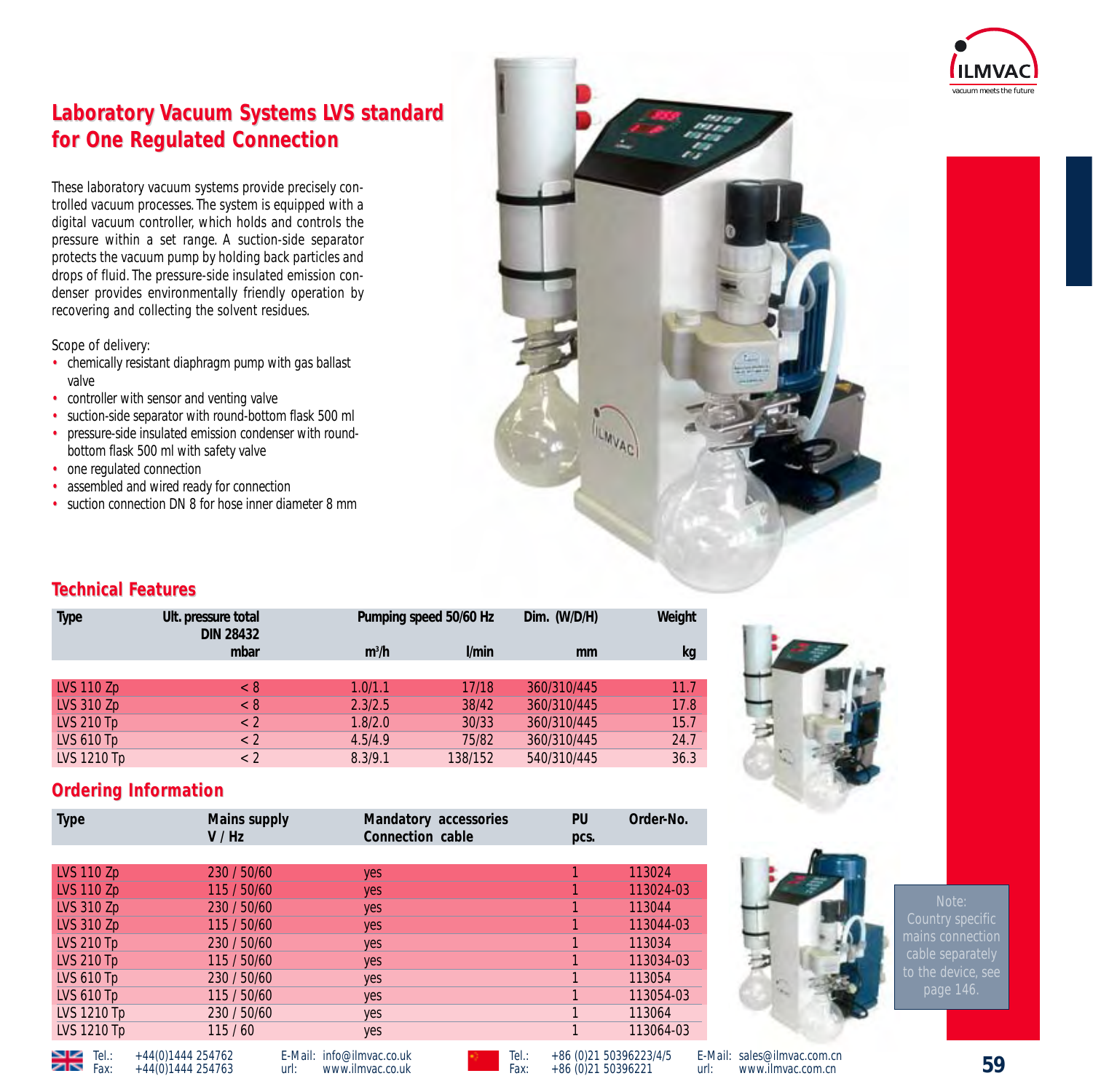# **Laboratory Vacuum Systems LVS standard** for One Regulated and **One Unregulated Connection**

These systems provide the simultaneous operation of a regulated and a non-regulated vacuum application. A suction-side separator protects the vacuum pump by holding back particles and drops of fluid. The pressureside insulated emission condenser provides environmentally compatible operation by recovering and collecting the solvent residues.

With an additional VCB 424 cv vacuum control box (see chapter Measurement and Control) the non-regulated connection can simply be transformed into a regulated one.

Scope of delivery:

- chemically resistant diaphragm pump with gas ballast valve
- controller with sensor, venting valve and check valves
- suction-side separator with round-bottom flask 500 ml
- pressure-side insulated emission condenser with roundbottom flask 500 ml with safety valve
- one regulated and one unregulated connection
- assembled and wired ready for connection
- suction connection DN 8 for hose inner diameter 8 mm



Tel.: +1(0)888 673-0942 Fax: +1(0)757 966-9239

| <b>Technical Features</b> |                                         |                        |                    |              |        |
|---------------------------|-----------------------------------------|------------------------|--------------------|--------------|--------|
| <b>Type</b>               | Ult. pressure total<br><b>DIN 28432</b> | Pumping speed 50/60 Hz |                    | Dim. (W/D/H) | Weight |
|                           | mbar                                    | $m^3/h$                | <i><b>Vmin</b></i> | mm           | kg     |
|                           |                                         |                        |                    |              |        |
| LVS 311 Zp                | < 8                                     | 2.3/2.5                | 38/42              | 360/310/445  | 18.1   |
| LVS 611 Tp                | $\langle$ 2                             | 4.5/4.9                | 75/82              | 360/310/445  | 25.0   |

## **Ordering Information**

| <b>Type</b>       | Mains supply<br>V / Hz | Mandatory accessories<br>Connection cable | PU<br>pcs. | Order-No. |
|-------------------|------------------------|-------------------------------------------|------------|-----------|
|                   |                        |                                           |            |           |
| <b>LVS 311 Zp</b> | 230 / 50/60            | ves                                       |            | 113045    |
| <b>LVS 311 Zp</b> | 115 / 50/60            | yes                                       |            | 113045-03 |
| LVS $611$ Tp      | 230 / 50/60            | yes                                       |            | 113055    |
| LVS $611$ Tp      | 115 / 50/60            | yes                                       |            | 113055-03 |
|                   |                        |                                           |            |           |

E-Mail: info@ilmvac.de<br>url: www.ilmvac.de www.ilmvac.de



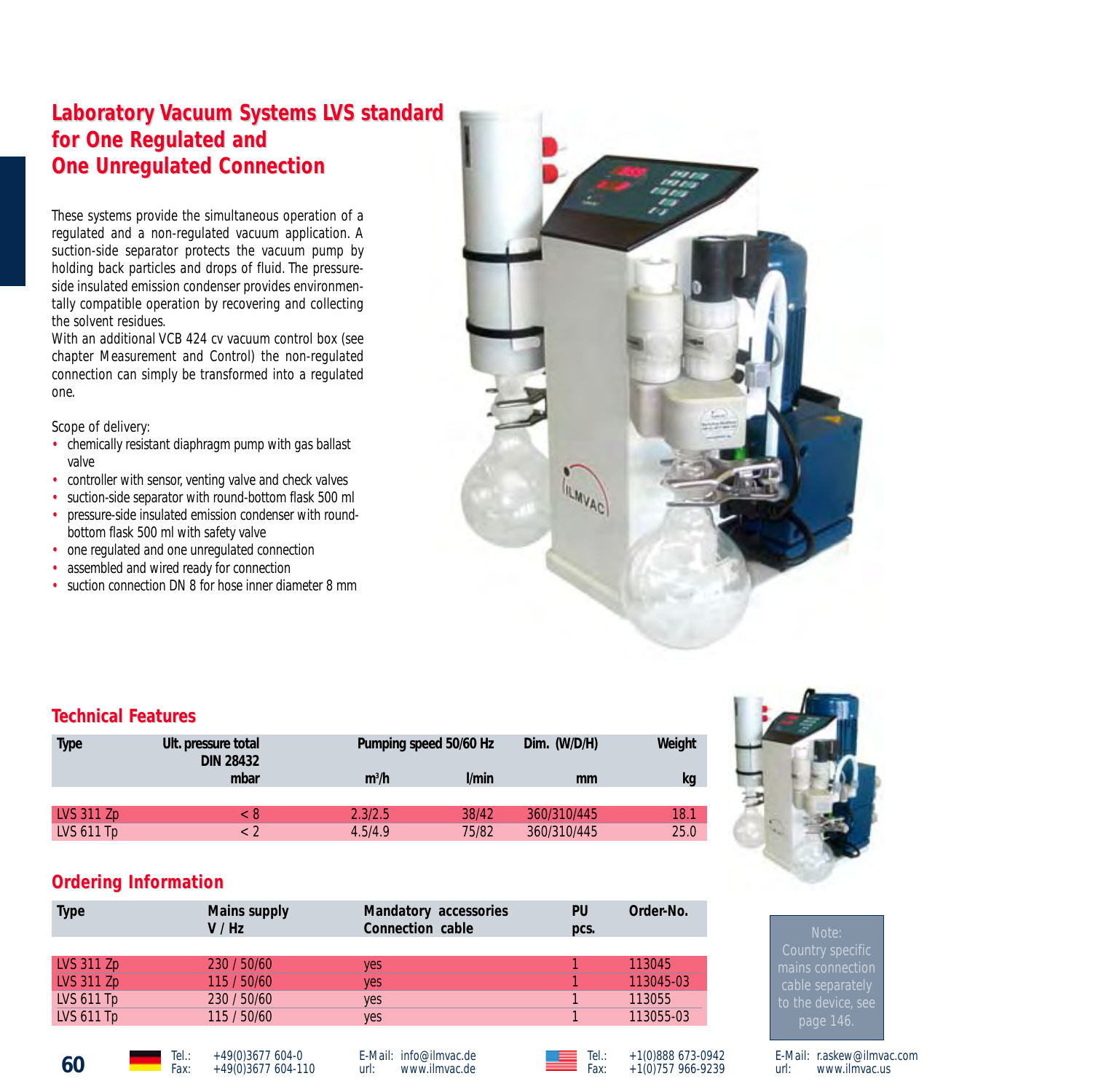

# **Laboratory Vacuum Systems LVS standard for Two Regulated Connections wo Regulated Connections**

These systems provide the precise and simultaneous operation of two regulated vacuum applications. The systems are equipped with a digital vacuum controller, which holds and controls the pressure within a set range. A suction-side separator protects the vacuum pump by holding back particles and drops of fluid. The pressure-side insulated emission condenser provides environmentally compatible operation by recovering and collecting the solvent residues.

Scope of delivery:

- chemically resistant diaphragm pump with gas ballast valve
- controller with sensor and venting valve
- suction-side separator with round-bottom flask 500 ml
- pressure-side insulated emission condenser with roundbottom flask 500 ml with safety valve
- two regulated connections with check valves
- assembled and wired ready for connection
- suction connection DN 8 for hose inner diameter 8 mm



| <b>Technical Features</b>                              |             |                        |       |                        |      |  |
|--------------------------------------------------------|-------------|------------------------|-------|------------------------|------|--|
| <b>Type</b><br>Ult. pressure total<br><b>DIN 28432</b> |             | Pumping speed 50/60 Hz |       | Weight<br>Dim. (W/D/H) |      |  |
|                                                        | mbar        | m <sup>3</sup> /h      | l/min | mm                     | kg   |  |
|                                                        |             |                        |       |                        |      |  |
| LVS 320 Zp                                             | < 8         | 2.3/2.5                | 38/40 | 360/310/445            | 18.5 |  |
| LVS 620 Tp                                             | $\langle$ 2 | 4.5/4.9                | 75/82 | 360/310/445            | 25.3 |  |

## **Ordering Information**

| <b>Type</b>       | Mains supply<br>V / Hz | Mandatory accessories<br>Connection cable | PU<br>pcs. | Order-No. |
|-------------------|------------------------|-------------------------------------------|------------|-----------|
|                   |                        |                                           |            |           |
| <b>LVS 320 Zp</b> | 230 / 50/60            | ves                                       |            | 113046    |
| <b>LVS 320 Zp</b> | 115 / 50/60            | yes                                       |            | 113046-01 |
| LVS 620 Tp        | 230 / 50/60            | yes                                       |            | 113056    |
| LVS 620 Tp        | 115 / 50/60            | yes                                       |            | 113056-01 |



mains connection





E-Mail: sales@ilmvac.com.cn<br>url: www.ilmvac.com.cn www.ilmvac.com.cn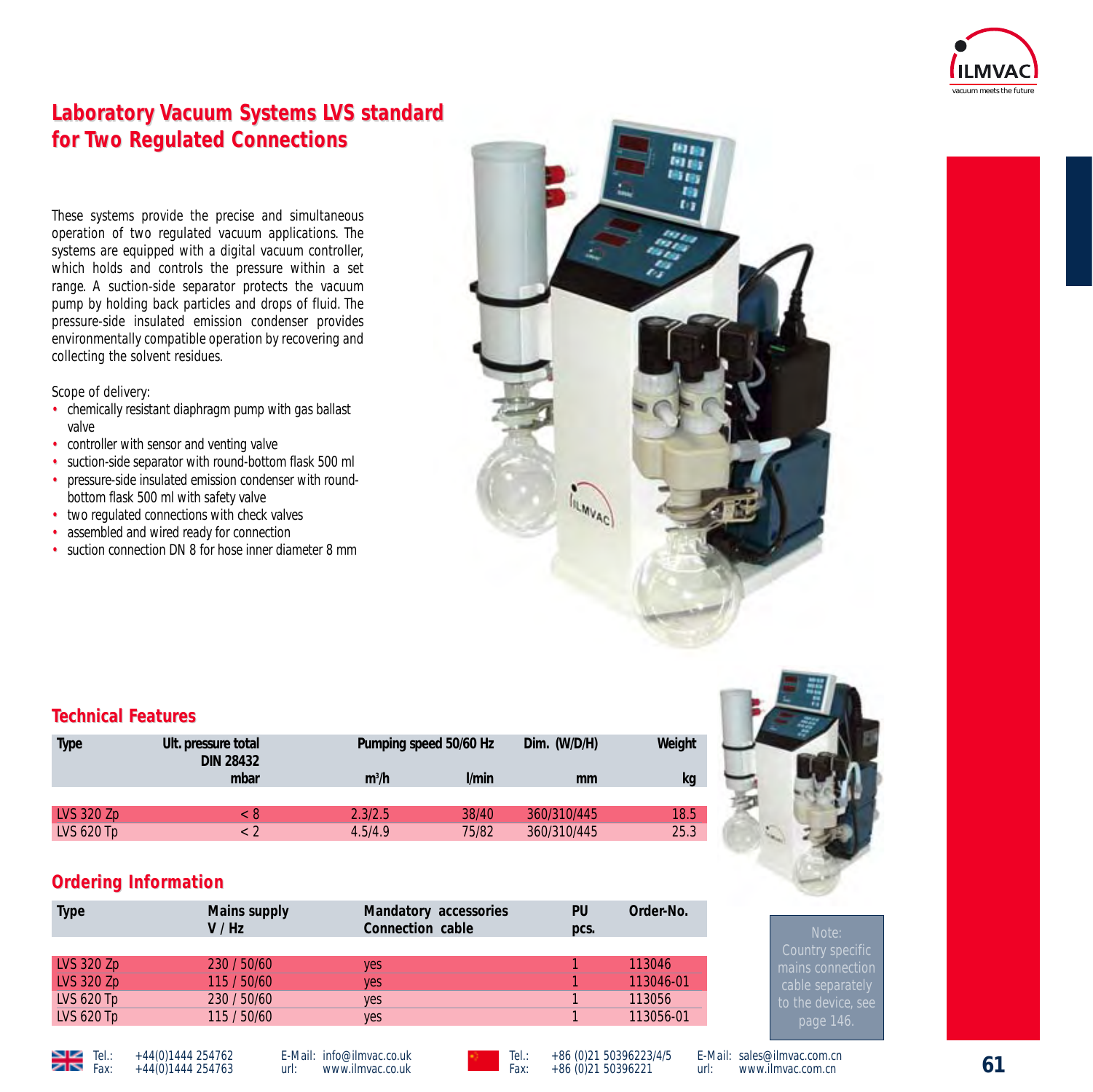# **Laboratory Vacuum Systems LVS economic VS economic**

ILMVAC laboratory vacuum systems economic are equipped with a vacuum controller and an intelligent stand-by mode. For the regulation of the pumping speed the pump is turmed on or off according to the required vacuum. By a direct adjustment of the increase of pressure rate it is possible to suppress the pump to be activated. The system becomes active only if a potential consumer is connected. The economic control leads to a noticeable reduction of the operating cost without additional price.

A suction side separator provides protection for the chemically resistant vacuum pump. The pressure-side insulated emission condenser provides environmentally compatible operation by recovering and collecting the solvent residues.

#### $Special characteristics:$

- dry-running, chemical resistant diaphragm vacuum pump system
- equipped with a vacuum controller 424
- vacuum control by stand-by mode
- continuosly ready to run
- optimized operating costs
- longer life and service intervals
- programming of the controller either on board or via PC
- storage of all programming and measuring data possible
- compact design, all essential components are installed onto the pump carrier
- quick and easy maintenance ensured by the good accessibility of the diaphragm pump
- practical, preconfigured pump types
- user-friendly operation
- low vibration
- almost 100% solvent recovery









**62** Tel.: +49(0)3677 604-0<br>Fax: +49(0)3677 604-110

E-Mail: info@ilmvac.de<br>url: www.ilmvac.de www.ilmvac.de

Tel.: +1(0)888 673-0942<br>Eav: +1(0)757 966-9239  $+1(0)757966-9239$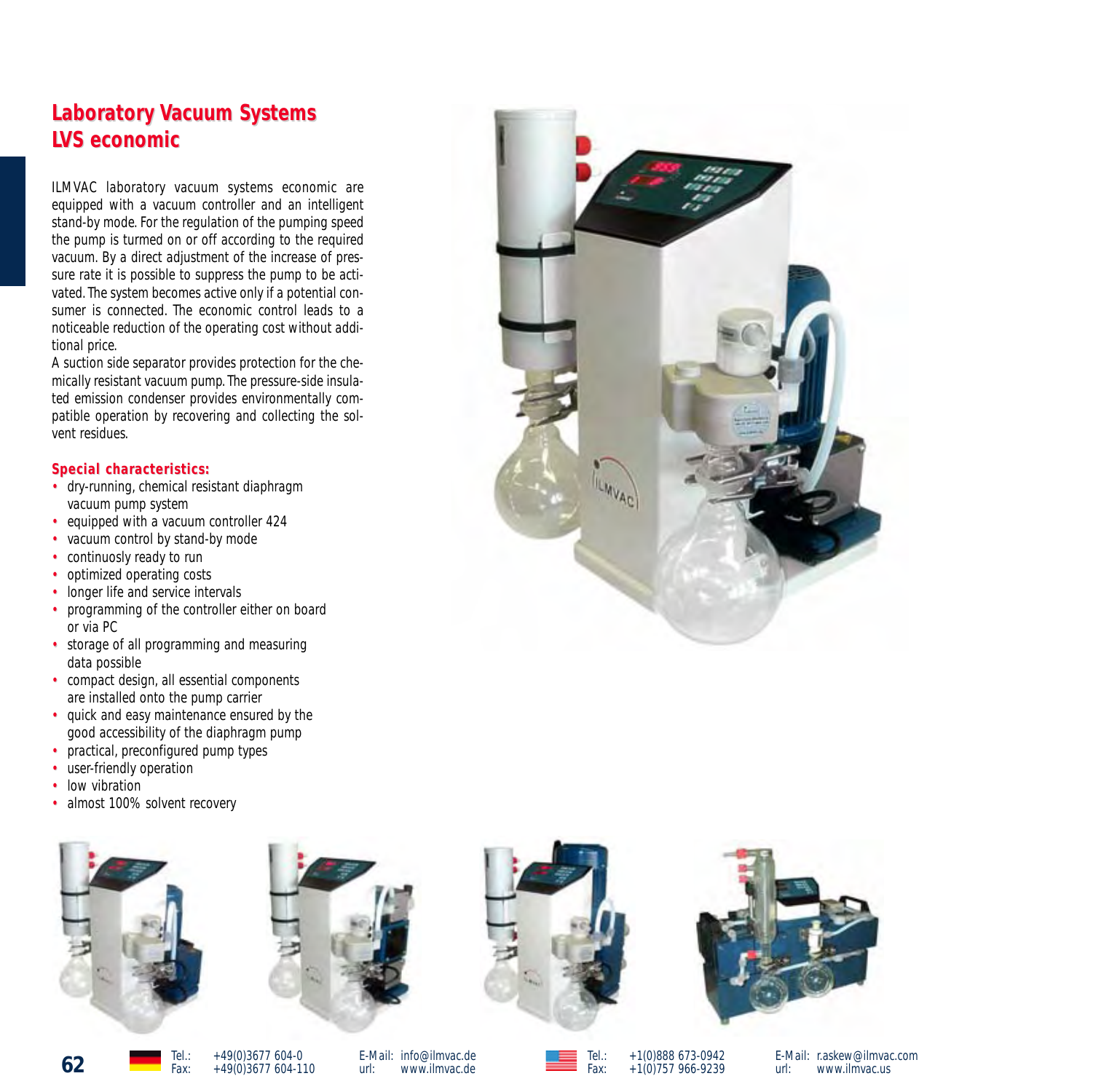

# **Laboratory Vacuum Systems LVS economic Ultimate Pressure 8 or 2 mbar**

Scope of delivery:

- chemically resistant diaphragm pump with gas ballast valve
- controller with sensor and venting valve
- suction-side separator with round-bottom flask 500 ml<br>• pressure-side insulated emission condenser with round-
- pressure-side insulated emission condenser with roundbottom flask 500 ml with safety valve
- one regulated connection
- assembled and wired ready for connection
- suction connection DN 8 for hose inner diameter 8 mm



## **Technical F echnical Features**

| Type                 | Ult. pressure total<br><b>DIN 28432</b> | Pumping speed 50/60 Hz |              | Dim. (W/D/H) | Weight |
|----------------------|-----------------------------------------|------------------------|--------------|--------------|--------|
|                      | mbar                                    | $m^3/h$                | <i>V</i> min | mm           | kg     |
|                      |                                         |                        |              |              |        |
| LVS 110 Zp economic  | < 8                                     | 1.0/1.1                | 17/18        | 360/310/445  | 12.9   |
| LVS 310 Zp economic  | < 8                                     | 2.3/2.5                | 38/42        | 360/310/445  | 17.6   |
| LVS 210 Tp economic  | $\langle$ 2                             | 1.8/2.0                | 30/33        | 360/310/445  | 15.7   |
| LVS 610 Tp economic  | $\langle$ 2                             | 4.5/4.9                | 75/82        | 360/310/445  | 24.7   |
| LVS 1210 Tp economic | < 2                                     | 8.3/9.1                | 138/152      | 540/310/445  | 36.1   |

## **Ordering Information**

| <b>Type</b>          | Mains supply<br>V / Hz | Mandatory accessories<br>Connection cable | PU<br>pcs. | Order-No. |
|----------------------|------------------------|-------------------------------------------|------------|-----------|
|                      |                        |                                           |            |           |
| LVS 110 Zp economic  | 230 / 50/60            | yes                                       |            | 113028    |
| LVS 110 Zp economic  | 115 / 50/60            | yes                                       |            | 113028-03 |
| LVS 310 Zp economic  | 230 / 50/60            | yes                                       |            | 113048    |
| LVS 310 Zp economic  | 115 / 50/60            | yes                                       |            | 113048-03 |
| LVS 210 Tp economic  | 230 / 50/60            | yes                                       |            | 113038    |
| LVS 210 Tp economic  | 115 / 50/60            | yes                                       |            | 113038-03 |
| LVS 610 Tp economic  | 230 / 50/60            | yes                                       |            | 113058    |
| LVS 610 Tp economic  | 115 / 50/60            | yes                                       |            | 113058-03 |
| LVS 1210 Tp economic | 230 / 50/60            | yes                                       |            | 113068    |
| LVS 1210 Tp economic | 115/60                 | yes                                       |            | 113068-03 |



Fel.: +44(0)1444 254762<br>Fax: +44(0)1444 254763

E-Mail: info@ilmvac.co.uk<br>url: www.ilmvac.co.uk url: www.ilmvac.co.uk

Tel.: +44(0)1444 254762 E-Mail: info@ilmvac.co.uk **Tel.: +86 (0)21 50396223/4/5 E-**Mail: sales@ilmvac.com.cn<br>Fax: +44(0)1444 254763 url: www.ilmvac.co.uk Fax: +86 (0)21 50396221 url: www.ilmvac.com.cn

E-Mail: sales@ilmvac.com.cn<br>url: www.ilmvac.com.cn www.ilmvac.com.cn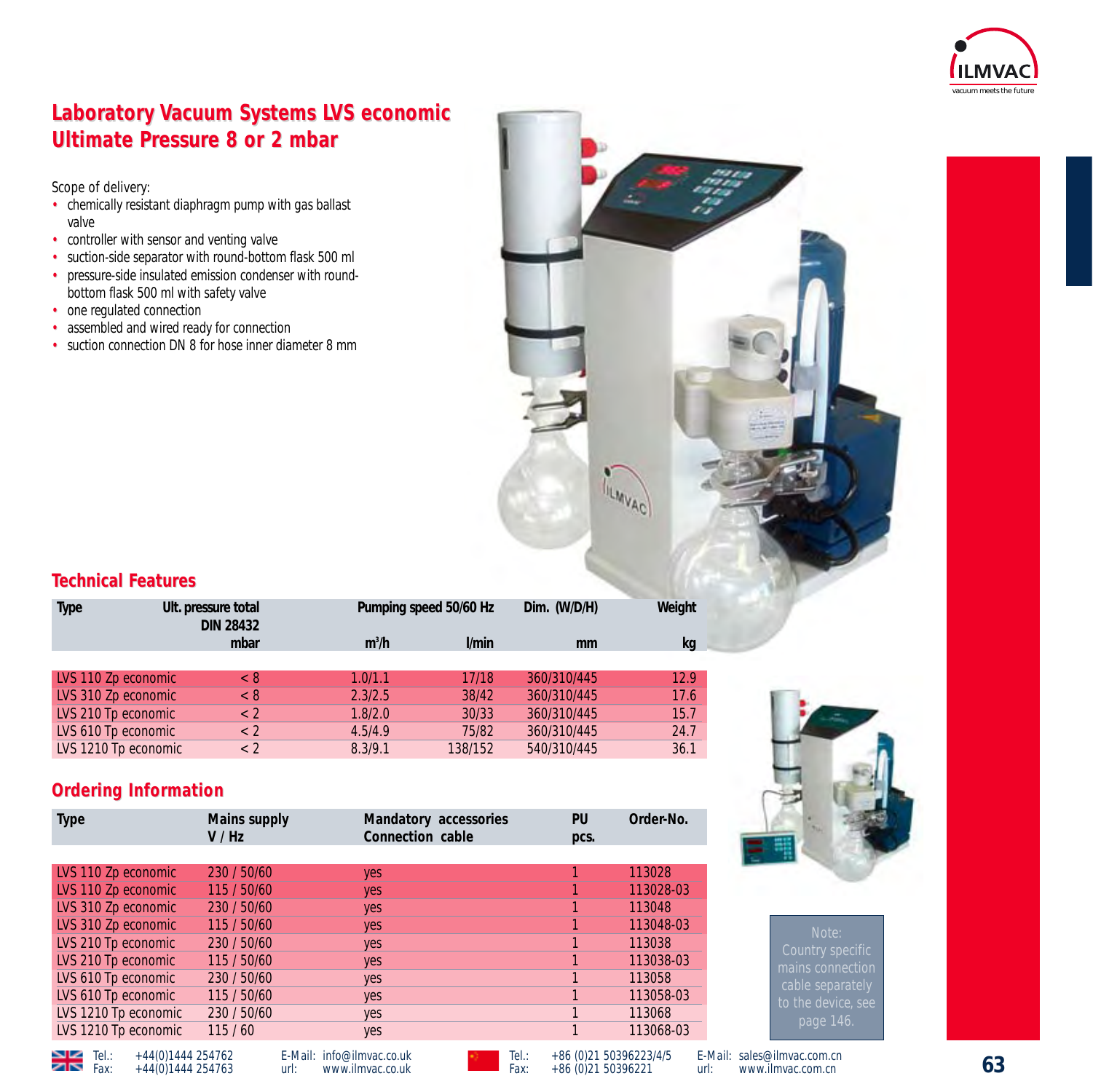# **Laboratory Vacuum Systems LVS ecoflex**

ILMVAC laboratory vacuum systems ecoflex are equipped with a vacuum controller 424 and a chemical-resistant diaphragm pump with appropriate speed reguation. This gives demand-oriented and precise control of the pumping speed.The vacuum processes run more efficiently and are easier to reproduce. When necessary, for example when evaporating mixed solvents, the setpoint can easily be adjusted while the process is running. As the pump works precisely at the set pressure point, the reduced energy consumption leads to significantly lower running costs. Precisely controlled vacuum also leads to lower wear on the vacuum pump, and thus to a longer life.

Independently of the quantity of gas the ecoflex system always provides the optimal pumping speed. A suction side separator provides protection for the chemically resistant vacuum pump. The pressure-side insulated emission condenser provides environmentally compatible operation by recovering and collecting the solvent residues.

#### $Special characteristics:$

- dry-running, chemical resistant diaphragm vacuum pump system
- equipped with a VCZ 424 vacuum controller
- precise control of the pumping speed
- automatic pressure tracking is possible
- reproducible processes
- very silent operation
- increased life
- optimized operating costs
- very accurate processes
- simple programming of the controller
- visualization on the PC
- compact design, all essential components are installed onto the pump carrier
- quick and easy maintenance ensured by the good accessibility of the diaphragm pump
- practical, preconfigured pump types
- user-friendly operation
- low vibration
- almost 100% solvent recovery







E-Mail: r.askew@ilmvac.com url: www.ilmvac.us



Tel.: +1(0)888 673-0942 Fax: +1(0)757 966-9239